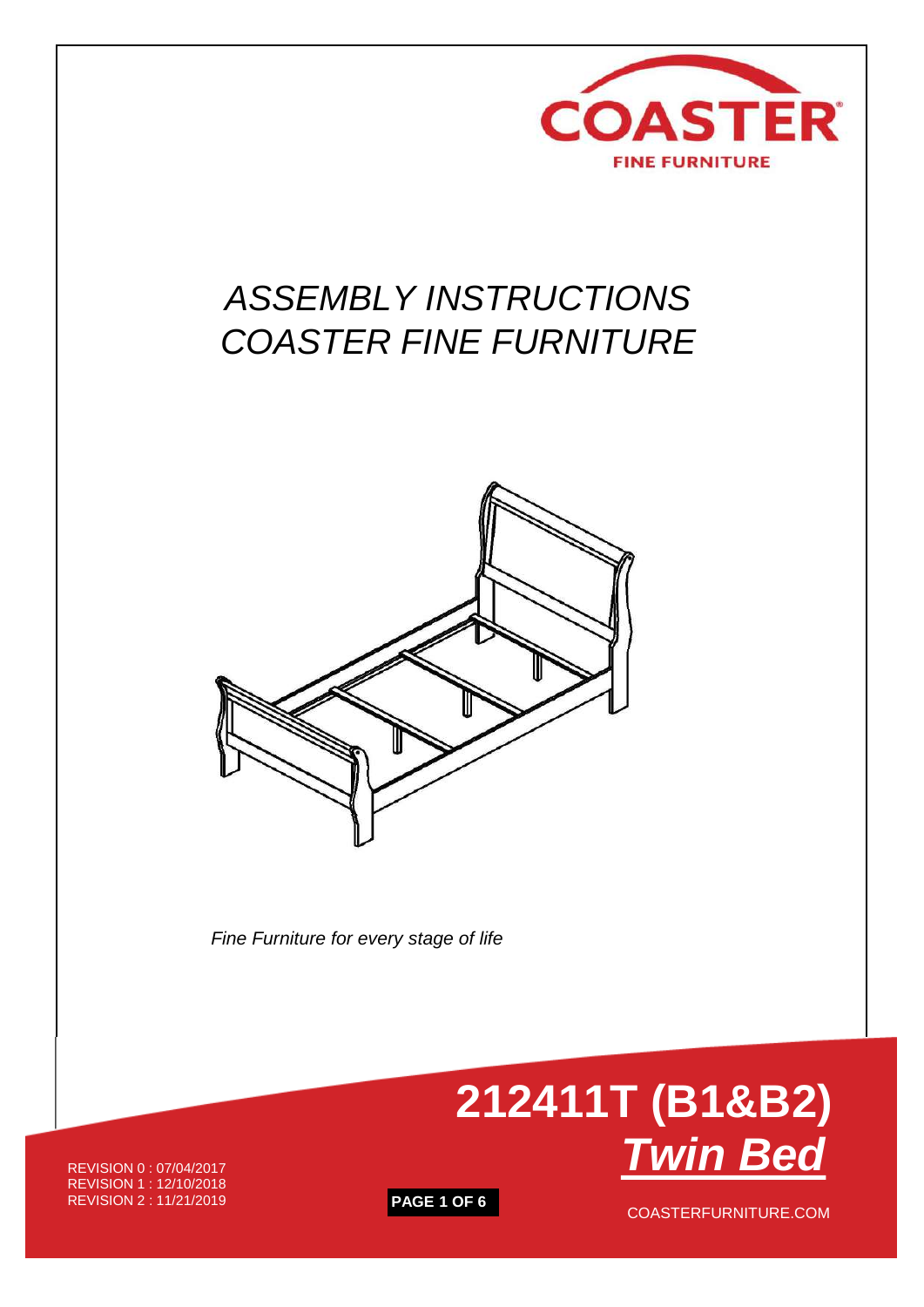# ITEM:**212411T (B1&B2)**

### **ASSEMBLY INSTRUCTIONS**



### **ASSEMBLY TIPS:**

1. Remove hardware from box and sort by size.

**WARNING!**

- 2. Please check to see that all hardware and parts are present prior to start of assembly.
- 3. Please follow attached instructions in the same sequence as numbered to assure fast & easy assembly.

1. Don't attempt to repair or modify parts that are broken or defective. Please contact the store immediately.

2. This product is for home use only and not intended for commercial establishments.

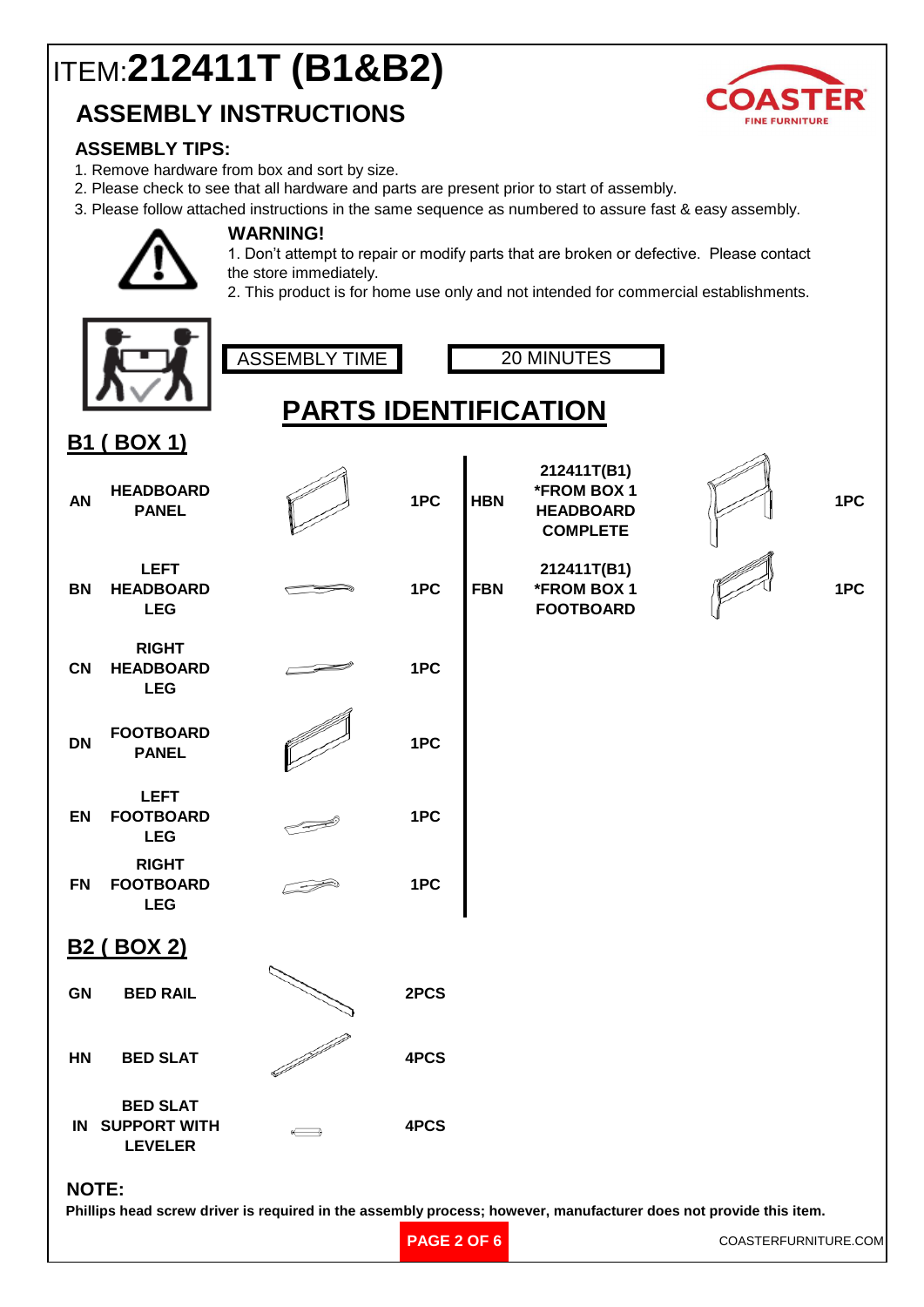# ITEM:**212411T (B1&B2)**

### **ASSEMBLY INSTRUCTIONS**



#### **ASSEMBLY TIPS:**

1. Remove hardware from box and sort by size.

**WARNING!**

- 2. Please check to see that all hardware and parts are present prior to start of assembly.
- 3. Please follow attached instructions in the same sequence as numbered to assure fast & easy assembly.



1. Don't attempt to repair or modify parts that are broken or defective. Please contact the store immediately.

2. This product is for home use only and not intended for commercial establishments.

# **HARDWARE IDENTIFICATION**

### **Z-B1 (BOX 1) - HARDWARE PACK IS LOCATED IN 212411T(B1)**

| 1            | <b>BOLT</b><br>(M6 x 35mm - BLK)                        | DI MARTIN  | 12PCS |
|--------------|---------------------------------------------------------|------------|-------|
| $\mathbf{2}$ | <b>LOCK WASHER</b><br>(M6 - BLK)                        |            | 12PCS |
| 3            | <b>SMALL FLAT</b><br><b>WASHER</b><br>(M6 x 13mm - BLK) |            | 4PCS  |
| 4            | <b>BIG FLAT</b><br><b>WASHER</b><br>(M6 x 19mm - BLK)   |            | 8PCS  |
| 5            | <b>ALLEN WRENCH</b><br>(M4 x 65mm - BLK)                | Z          | 1PC   |
| 6            | <b>WOOD PLUG</b>                                        |            | 4PCS  |
| 7            | <b>PAN HEAD</b><br><b>SCREW</b><br>(M4 x 32mm - BLK)    | (* )DDDDDD | 8PCS  |

#### **NOTE:**

**Phillips head screw driver is required in the assembly process; however, manufacturer does not provide this item.**

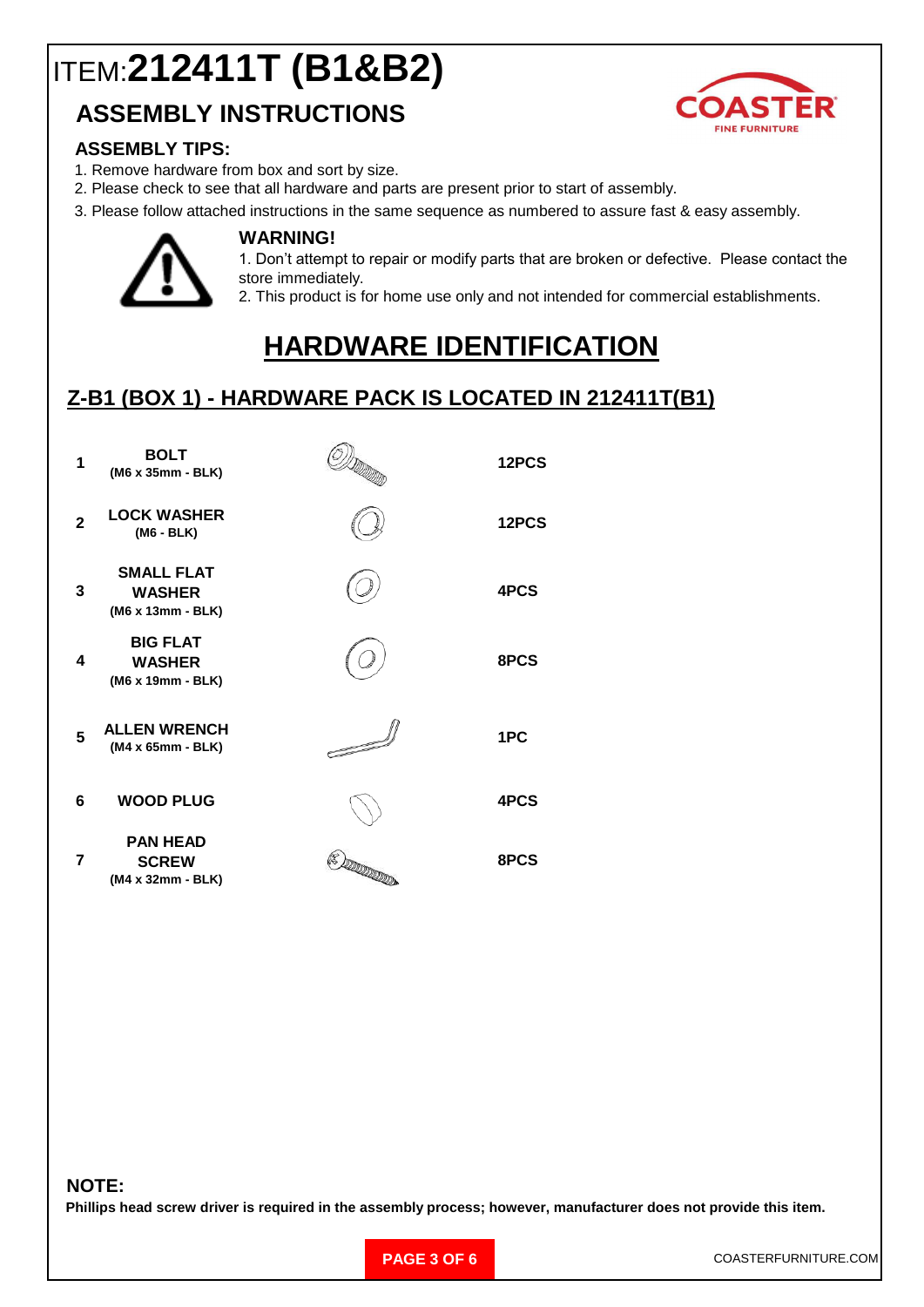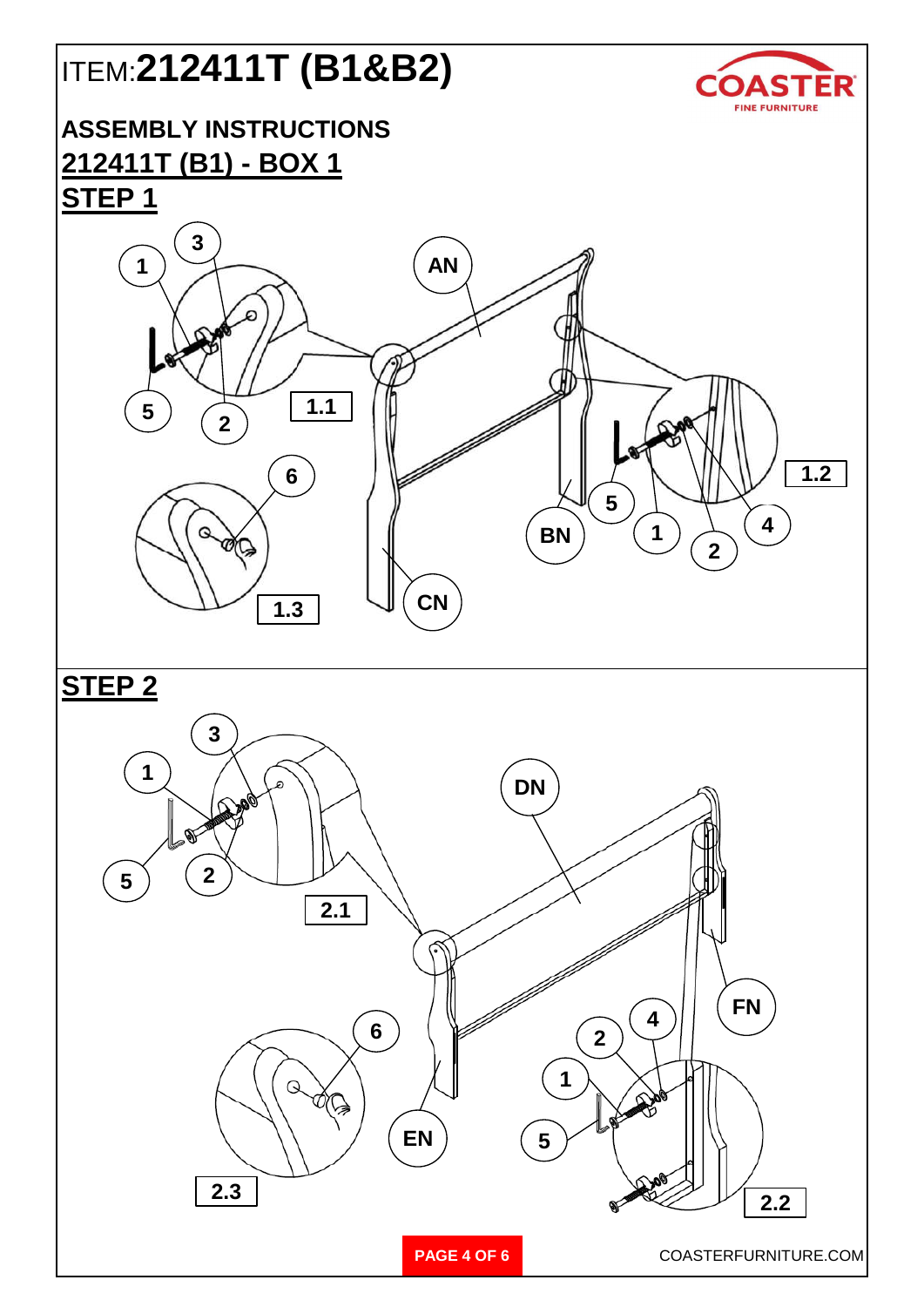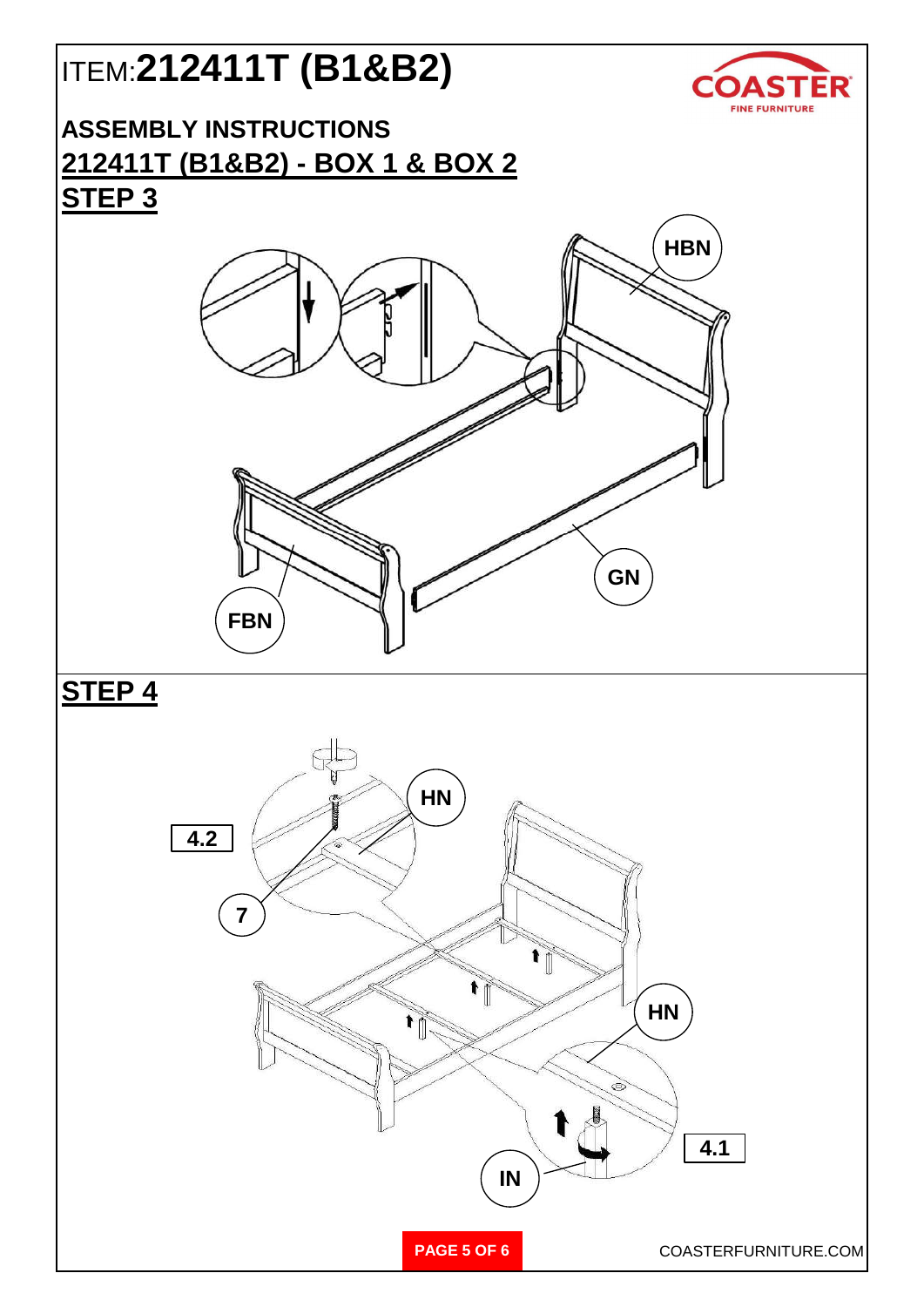# ITEM:**212411T (B1&B2)**

## **ASSEMBLY INSTRUCTIONS**

**COMPLETE STEP 5**





**PAGE 6 OF 6** COASTERFURNITURE.COM